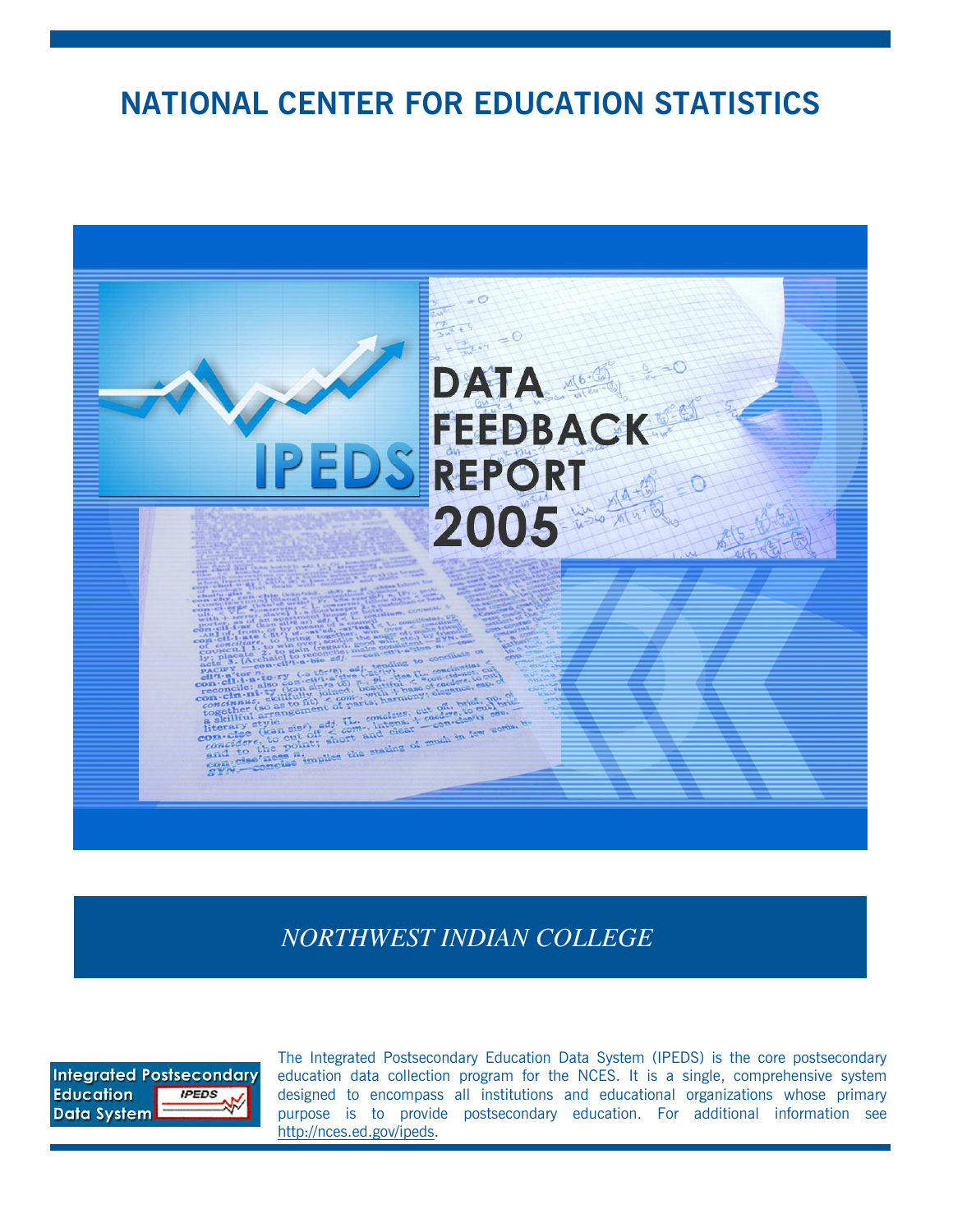#### September 03, 2005

Dear Institutional Executive:

The National Center for Education Statistics is pleased to provide you with the second annual IPEDS Data Feedback Report, which is customized for your institution. This report includes data, provided in 2004-05 through the Integrated Postsecondary Education Data System, for your institution and a comparison group of institutions. This year, you had the opportunity to select your own comparison group or, if you did not submit your own group, IPEDS identified a comparison group for you.

IPEDS continually makes improvements to the data collection, the analysis tools, and the Data Feedback Reports based on suggestions from users. We encourage you to continue to help us improve IPEDS and these reports by sending your comments to datafeedback@ed.gov.

Thank you for all of your efforts throughout the data collection process. Without your support and the high quality data that you provide, these reports would not be possible.

Best regards,

Susan G. Broyles

Susan G. Broyles IPEDS Program Director

### **What Is The Purpose Of This Report?**

The IPEDS Data Feedback Report is intended to provide institutions a context for examining the data they submitted to the Integrated Postsecondary Education Data System (IPEDS). Our goal is to produce a report that is useful to institutional executives and that may help improve the quality and comparability of IPEDS data.

# **What Is In This Report?**

The figures provided in this report are those suggested by the IPEDS Technical Review Panel. They were developed to provide selected indicators and data elements for your institution and a comparison group of institutions. The figures are based on data collected during the 2004–05 IPEDS collection cycle and are the most recent data available. Additional information about these indicators is provided in the Methodological Notes at the end of the report. Following the figures is a list of the institutions in your comparison group and the criteria used for their selection. Please refer to "Comparison Group" in the Methodological Notes for more information.

## **What Is IPEDS?**

The Integrated Postsecondary Education Data System (IPEDS) is a system of survey components that collects data from all institutions in the United States and other jurisdictions, such

as Puerto Rico, whose primary purpose is to provide postsecondary education. IPEDS collects institution-level data on students (enrollment and graduation rates), student charges, program completions, faculty, staff, and finances. Each year nearly 6,700 postsecondary institutions provide information to the U.S. Department of Education through IPEDS. These data are used at the federal and state level for policy analysis and development; at the institutional level for benchmarking and peer analysis; and by students and parents, through College Opportunities On-Line (IPEDS COOL at http://nces.ed.gov/ipeds/cool/), to aid in the college search process. For more information about IPEDS, see http://nces.ed.gov/ipeds.

# **Would You Like To Do More Analysis Of Your IPEDS Data?**

The information in this report can be produced for a different comparison group using the IPEDS Executive Peer Tool (ExPT) at http://nces.ed.gov/ipedspas/expt. If you would like to make comparisons on a wider range of IPEDS variables, the more comprehensive IPEDS Peer Analysis System (PAS) is available at http://nces.ed.gov/ipedspas. In both systems, you may select your own comparison group by institution name or by using selected variables. Through the ExPT, you may also print additional copies of this report.

### **SELECTED FIGURES**

These figures are based on 2004–05 IPEDS data submitted by your institution, NORTHWEST INDIAN COLLEGE, and the comparison group listed later in this report.

### **NORTHWEST INDIAN COLLEGE**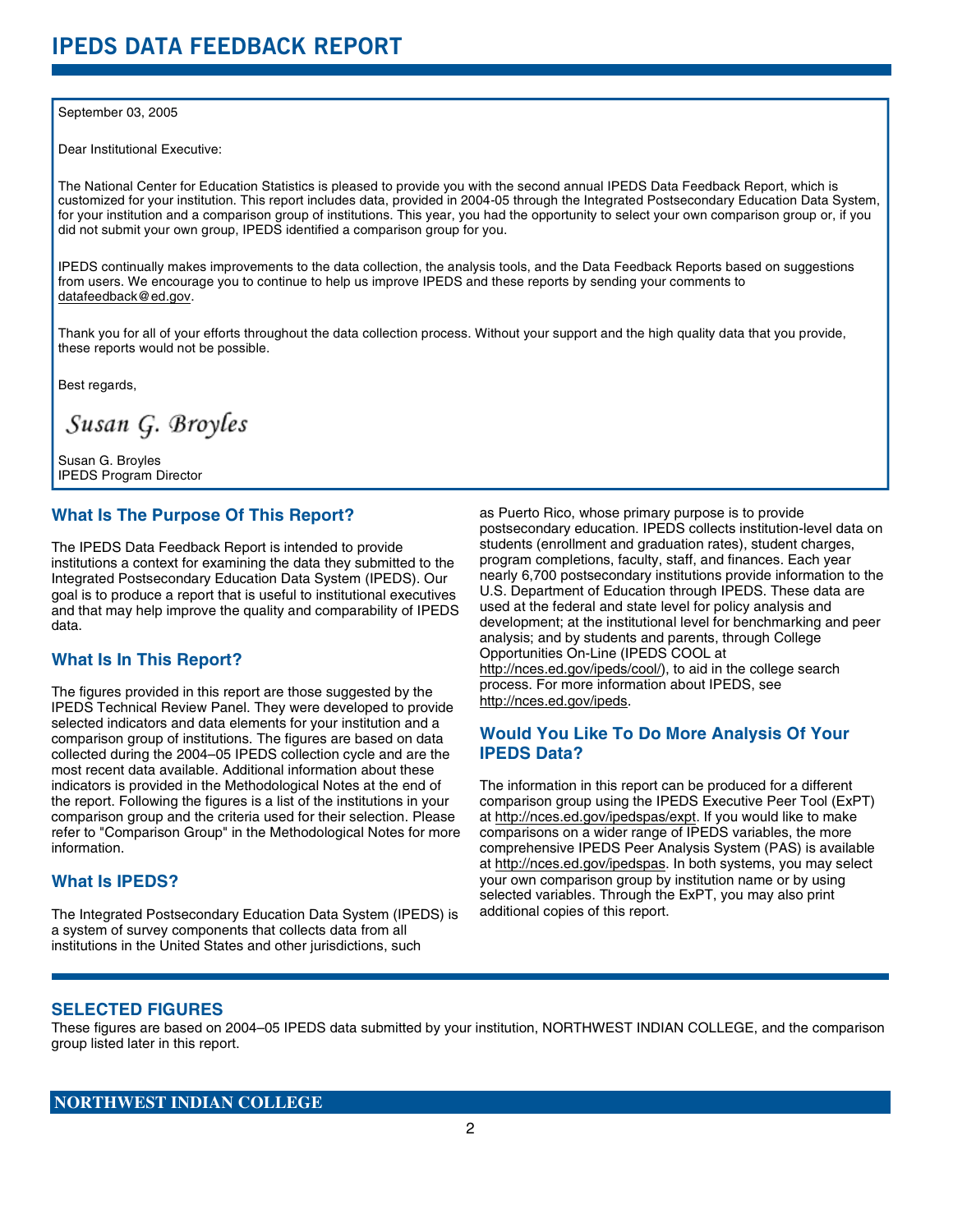#### **Figure 1. Unduplicated 12-month headcount, total FTE enrollment (academic year 2003–04), and full- and part-time fall enrollment (Fall 2004)**



NOTE: For details on calculating full-time equivalent (FTE) enrollment, see "Calculating FTE" in the Methodological Notes at the end of this report. Headcounts, FTE, and full- and part-time fall enrollment include both undergraduate and postbaccalaureate students, when applicable.

SOURCE: U.S. Department of Education, National Center for Education Statistics, Integrated Postsecondary Education Data System (IPEDS): Spring 2005.



**Figure 2. Percent of all students enrolled, by race/ethnicity: Fall 2004**

NOTE: Median values for the comparison may not add to 100 percent. See "Use of Median Values for Comparison Group" for how median values are determined. SOURCE: U.S. Department of Education, National Center for Education Statistics, Integrated Postsecondary Education Data System (IPEDS): Spring 2005.

#### **Figure 3. Academic year tuition and required fees for full-time, firsttime degree/certificate-seeking undergraduates: 2002–03— 2004–05**



SOURCE: U.S. Department of Education, National Center for Education Statistics, Integrated Postsecondary Education Data System (IPEDS): Fall 2004.

#### **Figure 4. Percent of full-time, first-time, degree/certificate-seeking undergraduate students receiving financial aid, by type of aid: 2003–04**



NOTE: For details on how students are counted for financial aid reporting, see "Student Counts for Financial Aid Reporting" in the Methodological Notes at the end of this report.

SOURCE: U.S. Department of Education, National Center for Education Statistics, Integrated Postsecondary Education Data System (IPEDS): Spring 2005.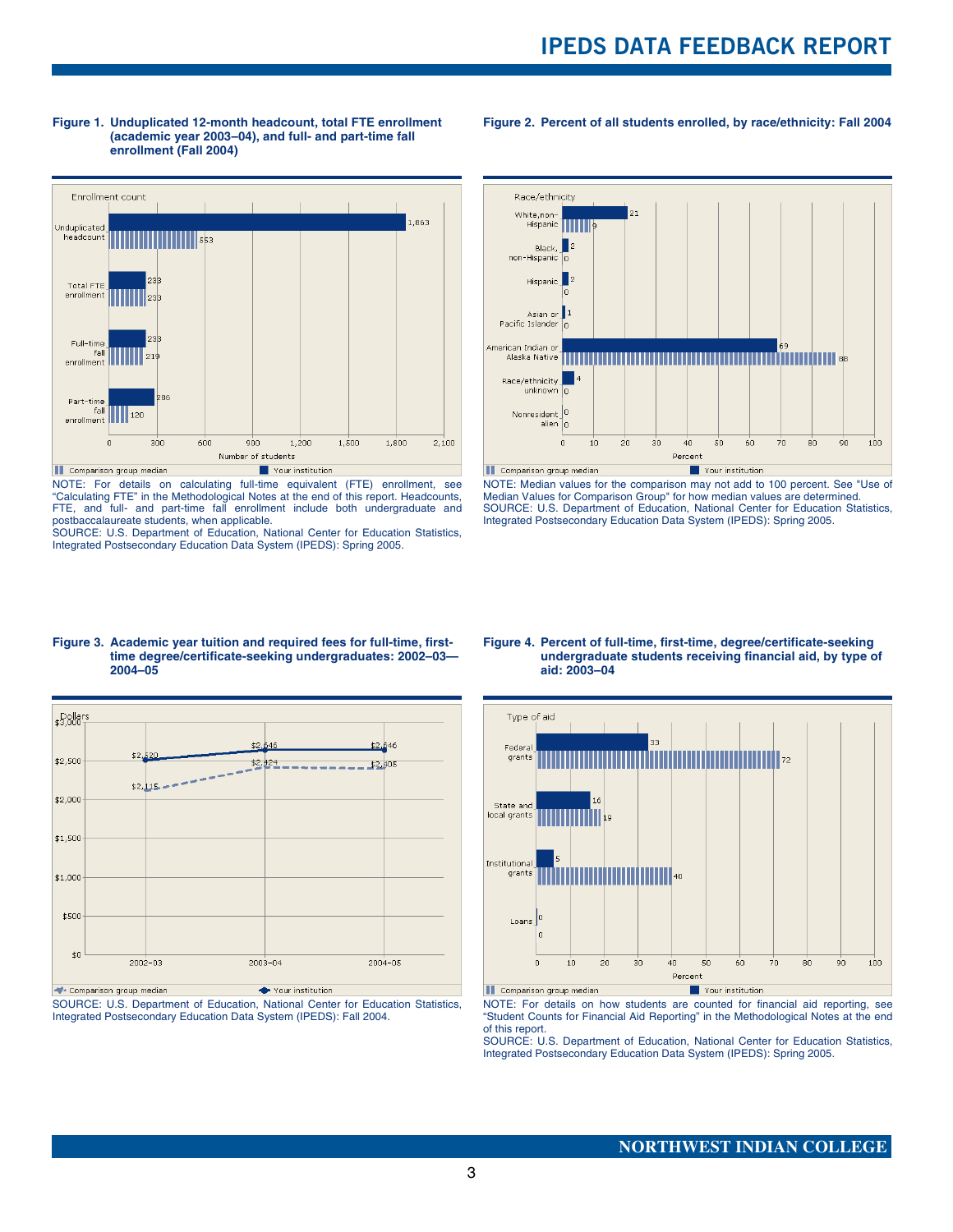# **IPEDS DATA FEEDBACK REPORT**



**Figure 5. Types and average amounts of financial aid received by full-time, first-time, degree/certificate-seeking undergraduates: 2003–04**

NOTE: Average grant (or loan) values were calculated by dividing the total grants (or loans) awarded by the total number of recipients. SOURCE: U.S. Department of Education, National Center for Education Statistics,

Integrated Postsecondary Education Data System (IPEDS): Spring 2005.





NOTE: Total entering students include all students coming to the institution for the first time. For 4-year schools, retention rates are reported for students seeking a bachelor's degree only. For more information see "Retention Rates" in the Methodological Notes at the end of this report.

SOURCE: U.S. Department of Education, National Center for Education Statistics, Integrated Postsecondary Education Data System (IPEDS): Spring 2005.

#### **Figure 7. Graduation rates of full-time, first-time degree/certificateseeking undergraduates by race/ethnicity: 2001 cohort**



NOTE: The graduation rates are the Student Right-to-Know (SRK) rates. For more information see the Methodological Notes at the end of the report. Not enough values in the comparison group to calculate a median.

SOURCE: U.S. Department of Education, National Center for Education Statistics, Integrated Postsecondary Education Data System (IPEDS): Spring 2005

#### **Figure 8. Number of degrees awarded, by level: Academic year 2003–04**



SOURCE: U.S. Department of Education, National Center for Education Statistics, Integrated Postsecondary Education Data System (IPEDS): Fall 2004.

### **NORTHWEST INDIAN COLLEGE**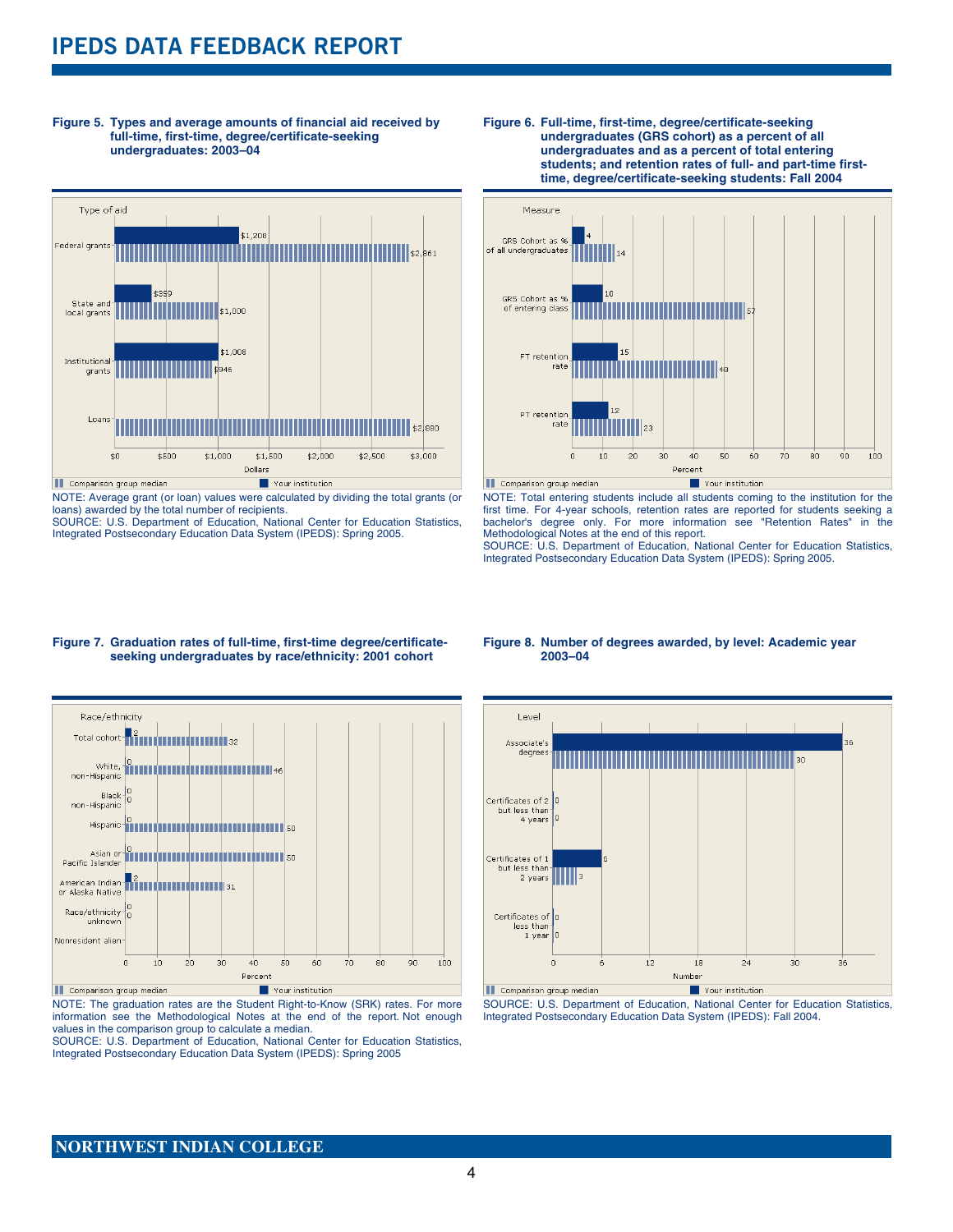**Figure 9. Core revenues per FTE student, by source: Fiscal year 2004**

**Figure 10. Core expenses per FTE student, by function: Fiscal year 2004**



NOTE: Revenues per full-time equivalent (FTE) enrollment, particularly tuition and fees and appropriations, may be inflated because finance data include all core revenues while FTE reflects credit activity only. For details on calculating FTE enrollment and a detailed definition of core revenues see the Methodological Notes. SOURCE: U.S. Department of Education, National Center for Education Statistics, Integrated Postsecondary Education Data System (IPEDS): Spring 2005.



NOTE: Expenses per full-time equivalent (FTE) enrollment, particularly instruction, may be inflated because finance data include all core expenses while FTE reflects credit activity only. For details on calculating FTE enrollment and a detailed definition of core expenses see the Methodological Notes.

SOURCE: U.S. Department of Education, National Center for Education Statistics, Integrated Postsecondary Education Data System (IPEDS): Spring 2005.

#### **Figure 11. Percent of FTE professional staff by assigned position: Fall 2004**



NOTE: Median values for the comparison may not add to 100 percent. See "Use of Median Values for Comparison Group" for how median values are determined. Graduate assistants are not included in this figure.

SOURCE: U.S. Department of Education, National Center for Education Statistics, Integrated Postsecondary Education Data System (IPEDS): Winter 2004–05.

#### **Figure 12. Average salaries of full-time instructional faculty equated to 9-month contracts, by academic ranks: Academic year 2004–05**



NOTE: Average full-time instructional faculty salaries for 11/12-month contracts were adjusted to 9-month average salaries by multiplying the 11/12-month salary by .8182. Salaries based on less-than 9-month contracts are not included. Medical school faculty salaries are not included. Not enough values in the comparison group to calculate a median.

SOURCE: U.S. Department of Education, National Center for Education Statistics, Integrated Postsecondary Education Data System (IPEDS): Winter 2004–05.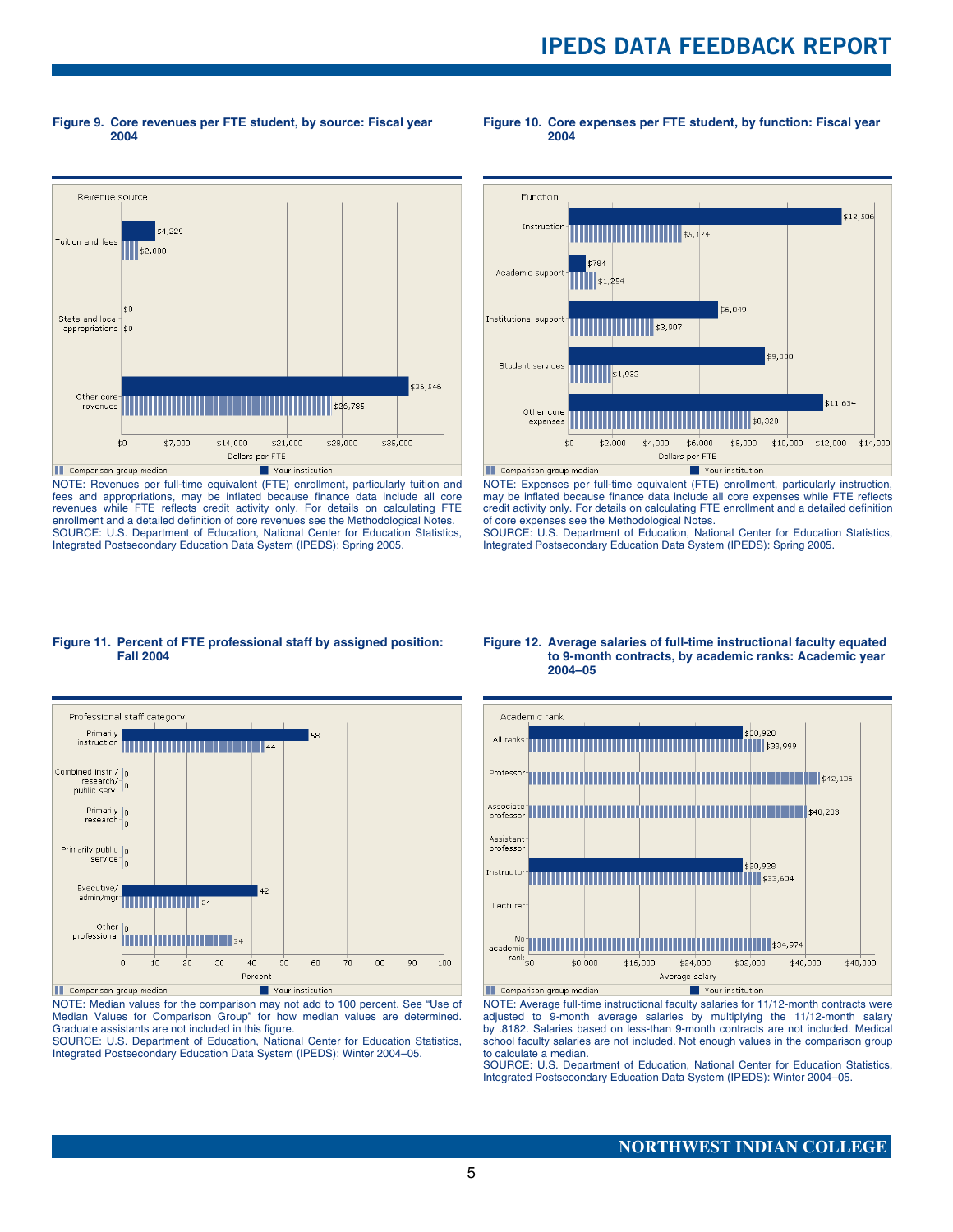# **COMPARISON GROUP**

Using some of your institution's characteristics, a group of comparison institutions was selected for you. The characteristics include a Carnegie classification of Tribal. This comparison group includes the following 31 institutions:

- BAY MILLS COMMUNITY COLLEGE (BRIMLEY, MI)
- BLACKFEET COMMUNITY COLLEGE (BROWNING, MT)
- CANKDESKA CIKANA COMMUNITY COLLEGE (FORT TOTTEN, ND)
- CHIEF DULL KNIFE COLLEGE (LAME DEER, MT)
- COLLEGE OF MENOMINEE NATION (KESHENA, WI)
- CROWNPOINT INSTITUTE OF TECHNOLOGY (CROWNPOINT, NM)
- **DINE COLLEGE (TSAILE, AZ)**
- FOND DU LAC TRIBAL AND COMMUNITY COLLEGE (CLOQUET, MN)
- FORT BELKNAP COLLEGE (HARLEM, MT)
- FORT BERTHOLD COMMUNITY COLLEGE (NEW TOWN, ND)
- FORT PECK COMMUNITY COLLEGE (POPLAR, MT)
- **HASKELL INDIAN NATIONS UNIVERSITY (LAWRENCE, KS)**
- INSTITUTE OF AMERICAN INDIAN AND ALASKA NATIVE CULTURE (SANTA FE, NM)
- LAC COURTE OREILLES OJIBWA COMMUNITY COLLEGE (HAYWARD, WI)
- LEECH LAKE TRIBAL COLLEGE (CASS LAKE, MN)
- LITTLE BIG HORN COLLEGE (CROW AGENCY, MT)
- LITTLE PRIEST TRIBAL COLLEGE (WINNEBAGO, NE)
- NEBRASKA INDIAN COMMUNITY COLLEGE (MACY, NE)
- OGLALA LAKOTA COLLEGE (KYLE, SD)
- SAGINAW CHIPPEWA TRIBAL COLLEGE (MOUNT PLEASANT, MI)
- SALISH KOOTENAI COLLEGE (PABLO, MT)
- SI TANKA UNIVERSITY-EAGLE BUTTE CAMPUS (EAGLE BUTTE, SD)
- **SINTE GLESKA UNIVERSITY (MISSION, SD)**
- SISSETON WAHPETON COLLEGE (AGENCY VILLAGE, SD)
- SITTING BULL COLLEGE (FORT YATES, ND)
- SOUTHWESTERN INDIAN POLYTECHNIC INSTITUTE (ALBUQUERQUE, NM)
- STONE CHILD COLLEGE (BOX ELDER, MT)
- TOHONO O'ODHAM COMMUNITY COLLEGE (SELLS, AZ)
- TURTLE MOUNTAIN COMMUNITY COLLEGE (BELCOURT, ND)
- UNITED TRIBES TECHNICAL COLLEGE (BISMARCK, ND)
- WHITE EARTH TRIBAL AND COMMUNITY COLLEGE (MAHNOMEN, MN)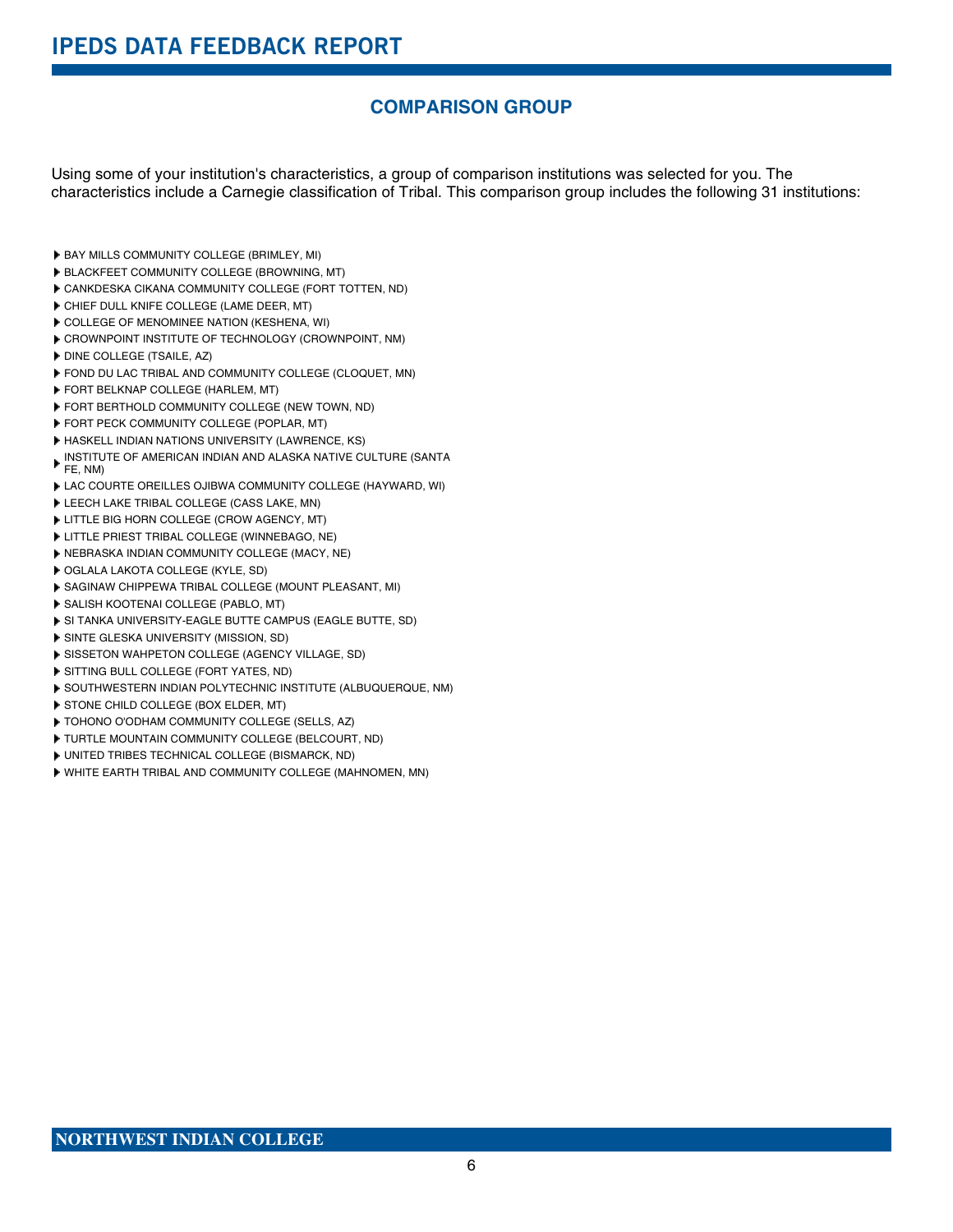# **IPEDS DATA FEEDBACK REPORT**

# **METHODOLOGICAL NOTES**

#### **Overview**

The statistics and indicators in this report are based on data supplied by institutions to IPEDS during the 2004–05 survey year. Once the data submissions were locked by the institution's keyholder (and others), they were reviewed by the Help Desk and migrated to the IPEDS Peer Analysis System. Response rates for 2004–05 exceeded 99 percent for most surveys. Detailed response tables are included in the appendices to the IPEDS E.D. TABs. See http://nces.ed.gov/ipeds under "publications."

#### **Comparison Groups**

Comparison group data are included to provide a context for interpreting your institution's statistics. If your institution did not predefine a Custom Comparison Group for this report (by June 15, 2005), NCES selected a comparison group for you based on the institutional characteristics detailed immediately above the listing of the comparison group institutions. The comparison group used in this report may not reflect your institution's peer group or you may wish to compare your institution to multiple groups of institutions. The Executive Peer Tool (ExPT) (see http://nces.ed.gov/ipedspas/expt) can be used to produce the figures in this report for different groups of institutions.

#### **Use of Median Values for Comparison Group**

The value for the focus institution is compared to the median value for the comparison group for each statistic included in the figure. If more than one statistic is presented in a figure, the median values are determined separately for each indicator or statistic. Where percent distributions are presented, median values may not add to 100 percent. Through the ExPT, you have access to all of the data used to create the figures included in this report.

#### **Missing Statistics**

If a statistic is not reported for your institution, the omission indicates that one of the following conditions exists: (1) the value of that statistic is not relevant to your institution and the data were not collected; or (2) the data required to compute the statistic for your institution were reported combined with data from another institution.

#### **Use of Imputed Data**

All IPEDS data are subject to imputation for nonresponse—both total (institutional) nonresponse and partial (item) nonresponse. Imputed values are included for both your institution and any institutions in your comparison group. For example, if an institution in your comparison group did not complete the Salaries component, NCES imputed the data for that institution AND the imputed data were used in determining the median values for each comparison group statistic.

#### **Data Perturbation and Confidentiality**

Four laws cover protection of the confidentiality of individually identifiable information collected by NCES—the Privacy Act of 1974, as amended; the E-Government Act of 2002; the Education Sciences Reform Act of 2002; and the USA Patriot Act of 2001.

Under law, public use data collected and distributed by NCES may be used only for statistical purposes. Any effort to determine the identity of any reported case is prohibited by law. In order to preserve individuals' confidentiality, data in the Graduation Rates, Student Financial Aid, Salaries, and Fall Staff components of IPEDS are perturbed. Only perturbed data are available in the Peer Analysis System and the ExPT; the perturbed data were used in creating this report.

#### **Descriptions of Statistics Used in the Figures**

#### **Calculating FTE Enrollment**

The full-time-equivalent (FTE) enrollment used in this report is the sum of the institutions' FTE undergraduate enrollment and FTE graduate enrollment (as calculated from or reported on the 2004 Enrollment component) plus the estimated FTE of firstprofessional students. Undergraduate and graduate FTE are estimated using 12-month instructional activity (credit and/or contact hours). First-professional FTE is estimated by calculating the ratio of full-time to part-time first-professional students from the fall counts (part A) and applying this ratio to the 12-month unduplicated headcount of first-professional students. The estimated number of full-time students is added to one-third of the estimated number of part-time students. See "Calculation of FTE Students (using instructional activity)" in the IPEDS Glossary at http://nces.ed.gov/ipeds/glossary/.

#### **Calculating FTE for Professional Staff**

The full-time-equivalent (FTE) of professional staff is calculated by summing the total number of full-time professional staff from the Employees by Assigned Position (EAP) component and adding one-third of the total number of part-time professional staff.

#### **Cohort Determination for Reporting Student Financial Aid and Graduation Rates**

Student cohorts for reporting Student Financial Aid and Graduation Rates data are based on the reporting type of the institution. For institutions that report based on an academic year (those operating on standard academic terms), student counts and cohorts are based on fall term data. Student counts and cohorts for program reporters (those that do not operate on standard academic terms) are based on unduplicated counts of students enrolled during a full 12-month period.

#### **Core Expenses**

Core expenses for public institutions reporting under GASB standards include expenses for instruction, research, public service, academic support, student services, institutional support, operation and maintenance of plant, depreciation, scholarships and fellowships, and other expenses. Core expenses for FASB (primarily private, not-for-profit and for-profit) institutions include expenses on instruction, research, public service, academic support, student services, institutional support, net grant aid to students, and other expenses.